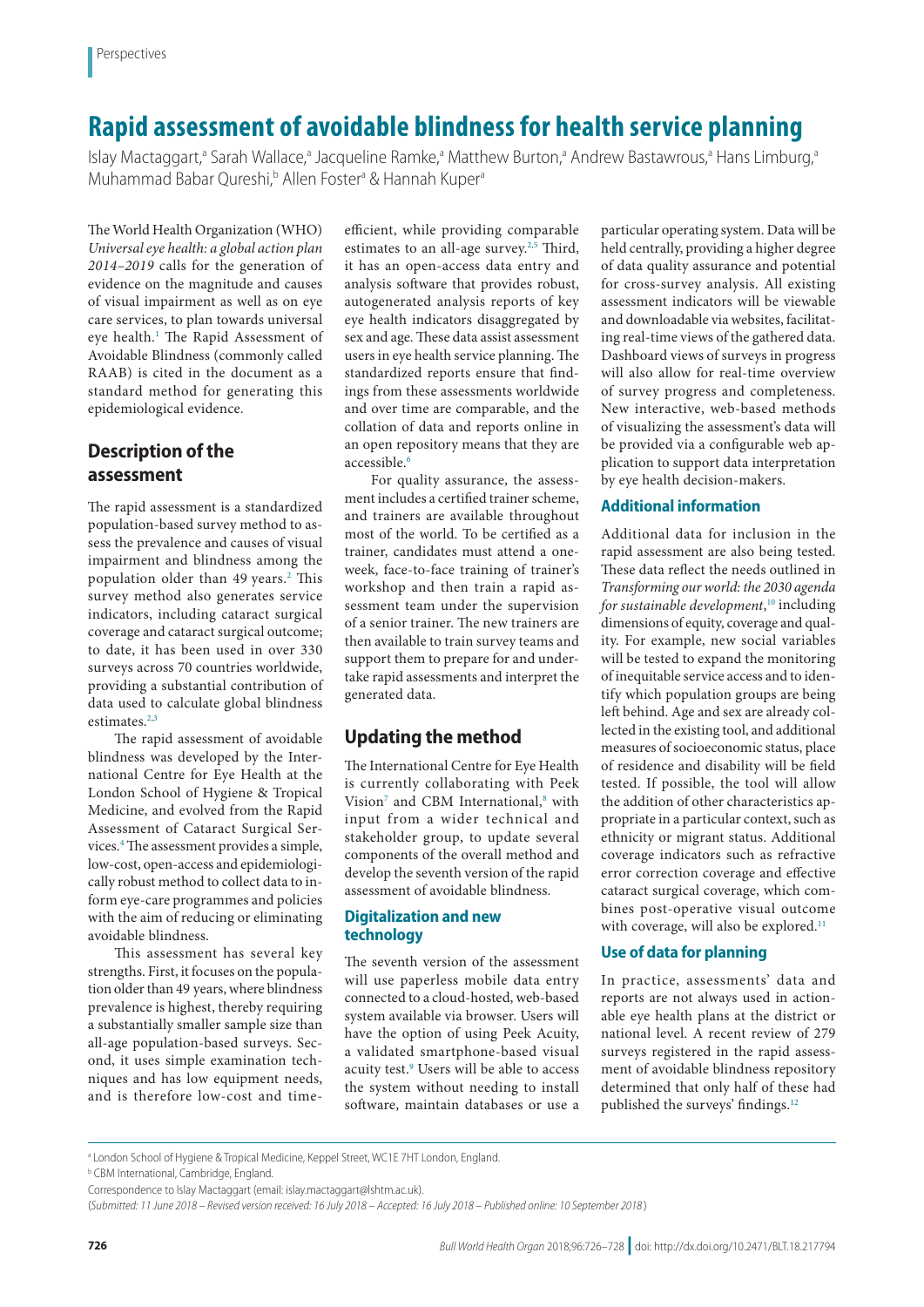A key component of the updated seventh version of the assessment is the development of a formal planning module to support the use of the assessment's data in creating effective eye health plans. To support this planning module, a qualitative study was recently undertaken at the International Centre of Eye Health under the supervision of a technical advisory group that includes epidemiologists, ophthalmologists, service planners and representatives of international organizations. This study included semi-structured interviews with rapid assessment users and eye health planners (two overlapping but distinct groups), a scoping review of available tools to support the use of survey data in planning and a review of a selection of current eye health plans.<sup>[13](#page-2-0)</sup> Key criteria for the translation of data outputs into effective planning are being synthesized from this work, and a theory of change for using the assessment to support planning is being developed and refined.

A rapid assessment of avoidable blindness planning module is currently being developed based on the outcomes of this study. The module is focused at the district planning level and will complement existing tools such as WHO's eye care service assessment tool, $14$  which is used at the national level[.15](#page-2-2) The assessment's planning module recognizes the importance of identifying a local "eye health champion", such as a senior stakeholder in a position of sufficient authority, to engage further stakeholders across and beyond the eye health sector. The module synthesizes important practical elements of planning.[16](#page-2-3) For example, the module focuses on ensuring inclusion of the full range of stakeholders whose influence is required for the successful funding, approval and implementation of an eye health plan within the wider health system. Such stakeholders include the health ministry, local government, eye health staff, public health representatives, local service providers (private and government), non-eye health representatives, patient representative groups, WHO and other international organization representatives, and nongovernmental organizations. The module also emphasizes the need to incorporate stakeholders across different roles, such as decision-makers, implementers, funders and eye health service users, and to be clear on how they will be involved from the outset.

The module includes situational analysis guidance and templates, to support rapid assessment of avoidable blindness users in collating data required for effective planning beyond that provided by the assessment. The module acknowledges that collation of human resource, financial and service-use data can be challenging, and provides practical advice on both the minimum data needed to support planning and on how this data can be acquired. The module emphasizes the epidemiological gaps in the rapid assessment of avoidable blindness as a comprehensive eye health planning tool, such as how and where to incorporate data on childhood blindness or visual impairment, or on myopia in those younger than 50 years, and how to balance the assessment's district-level data with national planning objectives.

In addition, the planning module, which will be supported by an optional additional training module that allows certified trainers to act as planning facilitators, supports users in interpreting the data to identify priorities and formulate a realistic action plan within a planning workshop. The module describes the implications of key assessment indicators, such as sex disparities or interpretation of the cataract surgical coverage. The module also provides practical guidance on organizing a planning workshop following synthesized principles from the eye health sector and the results of the key informant interviews described above.<sup>17</sup>

The planning module, along with other components of the seventh version of the rapid assessment of avoidable blindness, will greatly increase the capacity of this method to support eye health planning. All new features of this version will be field tested in an iterative process, with a view to formally launching the platform of the seventh version of the assessment at the end of 2019.

We anticipate that these changes will improve the relevance of the rapid assessment of avoidable blindness for the decades to come by increasing the quality of data collected and will support effective planning of programmes, at district-level, for the prevention of avoidable blindness. ■

**Competing interests:** None declared.

#### **References**

- <span id="page-1-0"></span>1. Universal eye health: a global action plan 2014–2019. Geneva: World Health Organization; 2013.Available from: [http://www.who.int/blindness/](http://www.who.int/blindness/actionplan/en/) [actionplan/en/](http://www.who.int/blindness/actionplan/en/) [cited 2018 Jun 1].
- <span id="page-1-1"></span>2. Kuper H, Polack S, Limburg H. Rapid assessment of avoidable blindness. Community Eye Health. 2006 Dec;19(60):68–9. PMID: [17515970](http://www.ncbi.nlm.nih.gov/pubmed/17515970)
- <span id="page-1-2"></span>3. Bourne RRA, Flaxman SR, Braithwaite T, Cicinelli MV, Das A, Jonas JB, et al.; Vision Loss Expert Group. Magnitude, temporal trends, and projections of the global prevalence of blindness and distance and near vision impairment: a systematic review and meta-analysis. Lancet Glob Health. 2017 09;5(9):e888–97. doi: [http://dx.doi.org/10.1016/S2214-](http://dx.doi.org/10.1016/S2214-109X(17)30293-0) [109X\(17\)30293-0](http://dx.doi.org/10.1016/S2214-109X(17)30293-0) PMID: [28779882](http://www.ncbi.nlm.nih.gov/pubmed/28779882)
- <span id="page-1-3"></span>4. Limburg H, World Health Organization Programme for the Prevention of Blindness. Geneva: World Health Organization; 2001. Available from [http://](http://www.who.int/iris/handle/10665/67847) [www.who.int/iris/handle/10665/67847](http://www.who.int/iris/handle/10665/67847) [cited 2018 Jun 1].
- <span id="page-1-4"></span>5. Dineen B, Foster A, Faal H. A proposed rapid methodology to assess the prevalence and causes of blindness and visual impairment. Ophthalmic Epidemiology. 2006 Feb;13(1):31–4. doi: [http://dx.doi.](http://dx.doi.org/10.1080/09286580500473787) [org/10.1080/09286580500473787](http://dx.doi.org/10.1080/09286580500473787) PMID: [16510344](http://www.ncbi.nlm.nih.gov/pubmed/16510344)
- <span id="page-1-5"></span>RAAB Repository [internet]. The Netherlands: RAAB; 2018. Available from: <http://raabdata.info>[cited 2018 Jun 1].
- <span id="page-1-6"></span>7. Peek Vision [internet]. England: Peek Vision; 2018. Available from: [https://](https://www.peekvision.org) [www.peekvision.org](https://www.peekvision.org) [cited 2018 Jun 1].
- <span id="page-1-7"></span>8. CBM International [internet]. Germany: CBM; 2018. Available from: [https://](https://www.cbm.org) [www.cbm.org](https://www.cbm.org) [cited 2018 Jun 15].
- <span id="page-1-8"></span>9. Bastawrous A, Rono HK, Livingstone IA, Weiss HA, Jordan S, Kuper H, et al. Development and validation of a smartphone-based visual acuity test (peek acuity) for clinical practice and community-based fieldwork. JAMA Ophthalmol. 2015 Aug;133(8):930–7. doi: [http://dx.doi.org/10.1001/](http://dx.doi.org/10.1001/jamaophthalmol.2015.1468) [jamaophthalmol.2015.1468](http://dx.doi.org/10.1001/jamaophthalmol.2015.1468) PMID: [26022921](http://www.ncbi.nlm.nih.gov/pubmed/26022921)
- <span id="page-1-9"></span>10. Resolution A/RES/70/1. Transforming our world: the 2030 agenda for sustainable development. In: Seventieth United Nations General Assembly, New York, 25 September 2015. New York: United Nations; 2015. Available from: [http://www.un.org/ga/search/view\\_doc.asp?symbol=A/](http://www.un.org/ga/search/view_doc.asp?symbol=A/RES/70/1&Lang=E) [RES/70/1&Lang=E](http://www.un.org/ga/search/view_doc.asp?symbol=A/RES/70/1&Lang=E) [cited 2018 Jun 1].
- <span id="page-1-10"></span>11. Ramke J, Gilbert CE, Lee AC, Ackland P, Limburg H, Foster A. Effective cataract surgical coverage: an indicator for measuring quality-of-care in the context of universal health coverage. PLoS One. 2017 03 1;12(3):e0172342. doi:<http://dx.doi.org/10.1371/journal.pone.0172342>PMID: [28249047](http://www.ncbi.nlm.nih.gov/pubmed/28249047)
- <span id="page-1-11"></span>12. Ramke J, Kuper H, Limburg H, Kinloch J, Zhu W, Lansingh VC, et al. Avoidable waste in ophthalmic epidemiology: a review of blindness prevalence surveys in low and middle income countries 2000–2014. Ophthalmic Epidemiol. 2018 Feb;25(1):13–20. doi: [http://dx.doi.org/10.1080/09286586.](http://dx.doi.org/10.1080/09286586.2017.1328067) [2017.1328067](http://dx.doi.org/10.1080/09286586.2017.1328067) PMID: [28886260](http://www.ncbi.nlm.nih.gov/pubmed/28886260)